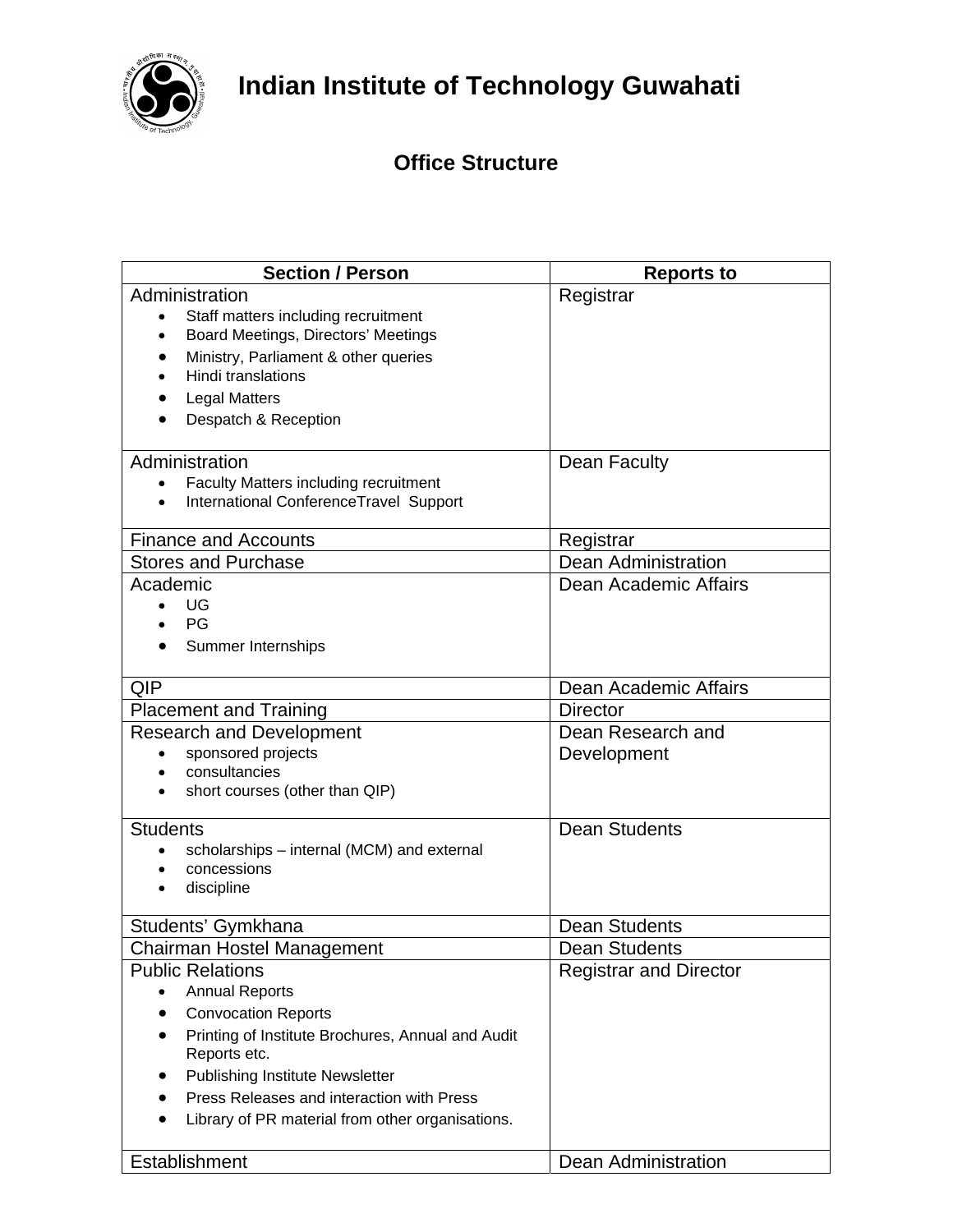| Transport                                                   |                      |
|-------------------------------------------------------------|----------------------|
| <b>Guest House</b>                                          |                      |
| Garbage Disposal                                            |                      |
| <b>Cleaning Services</b>                                    |                      |
| Space Management                                            |                      |
| Medical Section (Doctor in charge reports to Dean           |                      |
| Administration; Establishment assists)                      |                      |
| Hosting of Conferences and Seminars                         |                      |
| <b>External Relations</b>                                   | <b>Director</b>      |
| <b>Alumni Affairs</b>                                       |                      |
| MOUs with other Institutions                                |                      |
|                                                             |                      |
| Security (Senior Security Officer)                          | Dean Administration  |
| <b>Head Computer Centre</b>                                 | <b>Director</b>      |
| <b>Central Computing Facility</b><br>$\bullet$              |                      |
| <b>Campus Network</b>                                       |                      |
| <b>Internet Facility</b><br>$\bullet$                       |                      |
| Telephones<br>$\bullet$                                     |                      |
| <b>Heads of Academic Departments</b>                        | <b>Director</b>      |
| <b>Heads of Centres</b>                                     | <b>Director</b>      |
| <b>Central Library</b>                                      | <b>Director</b>      |
| <b>Engineering Cell</b>                                     | Dean Institute Works |
| works<br>$\bullet$                                          |                      |
| maintenance (civil, electrical, water, sports               |                      |
| facilities, swimming pool, water coolers and water          |                      |
| filters)                                                    |                      |
| operations (pumps, sub-stations, sewerage, water<br>supply) |                      |
| horticulture                                                |                      |
|                                                             |                      |
| <b>Internal Audit</b>                                       | Registrar            |
| JEE, GATE, JAM                                              | <b>Director</b>      |
| Registrar                                                   | <b>Director</b>      |
| Deans                                                       | <b>Director</b>      |
| <b>Chief Vigilance Officer</b>                              |                      |
|                                                             |                      |

May 2009